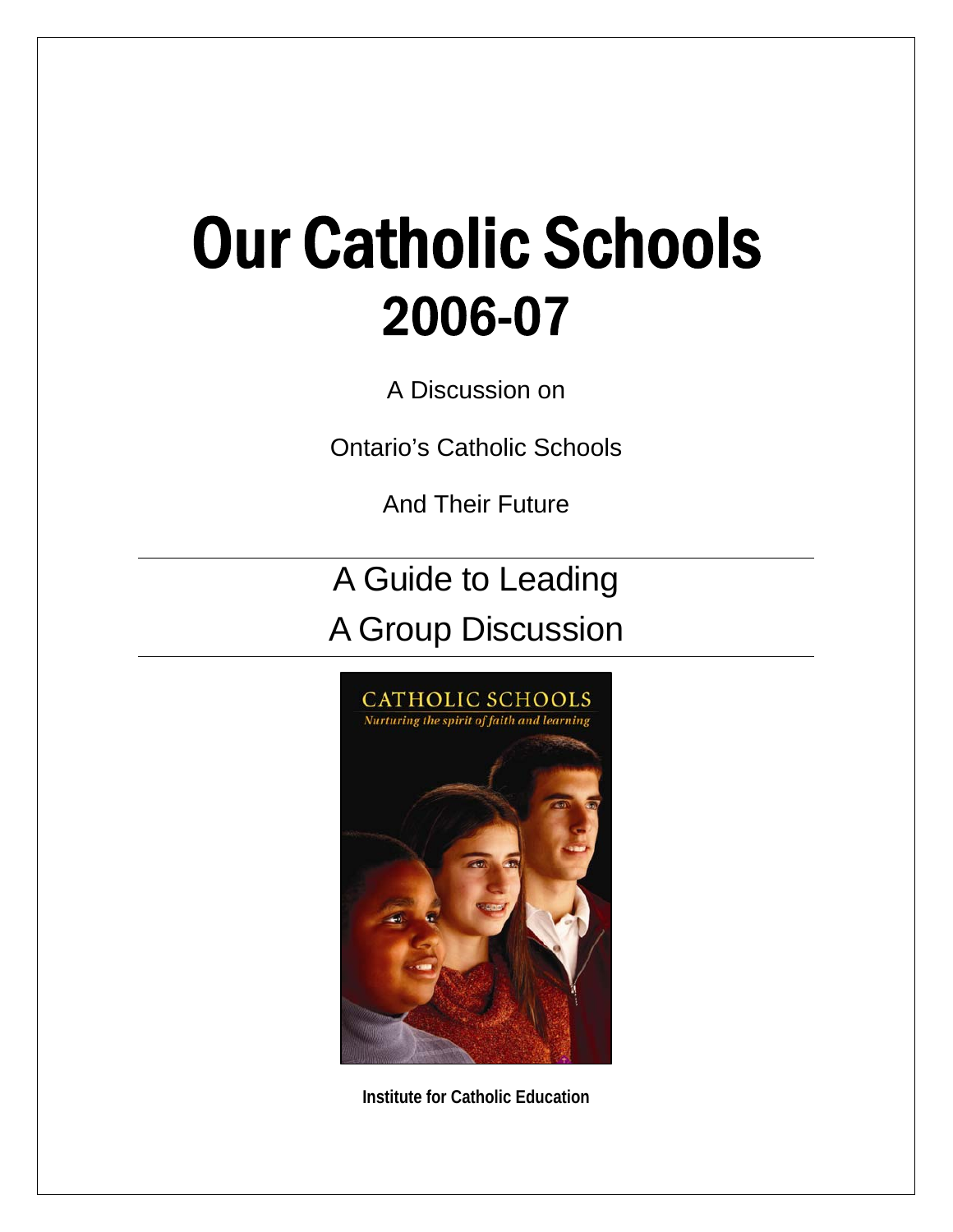# *INTRODUCTION*

*Our Catholic Schools* is a vehicle for discussion about Catholic education, its distinctiveness, its value and its future. Over the next several months, different groups from within the Catholic community across Ontario will use this discussion kit to facilitate discussion about Catholic schools.

Catholic school councils are among the key groups that will be taking part in this process. The parents, students, teachers, principals, school staff, parish and community members who make up our Catholic school councils represent those groups most personally and closely involved in the enterprise of Catholic schools.

Other interested groups within the Catholic community, such as school boards, parish councils, youth groups and organizations such as the Catholic Women's League or the Knights of Columbus, are also invited to participate in discussions as part of this consultation.

The input and opinions from these discussions will be collected and collated at the local Catholic school board office and then shared with the Institute for Catholic Education. Feedback on the results of this consultation will be provided to those groups who have participated. The information collected will also be used as the basis of messages about Catholic education and its future, which can then be shared in various ways with the community at large.

## **Using this Guide**

Your role as a Discussion Leader for a school council or other group is key to the success of this initiative. This guide has been prepared to give you some useful tips. For the most part, these are only suggestions. The two things we do ask of you specifically, is that

- your group respond to the questions on the Group Report Form
- you return the Group Report Form as quickly as possible to your local school board.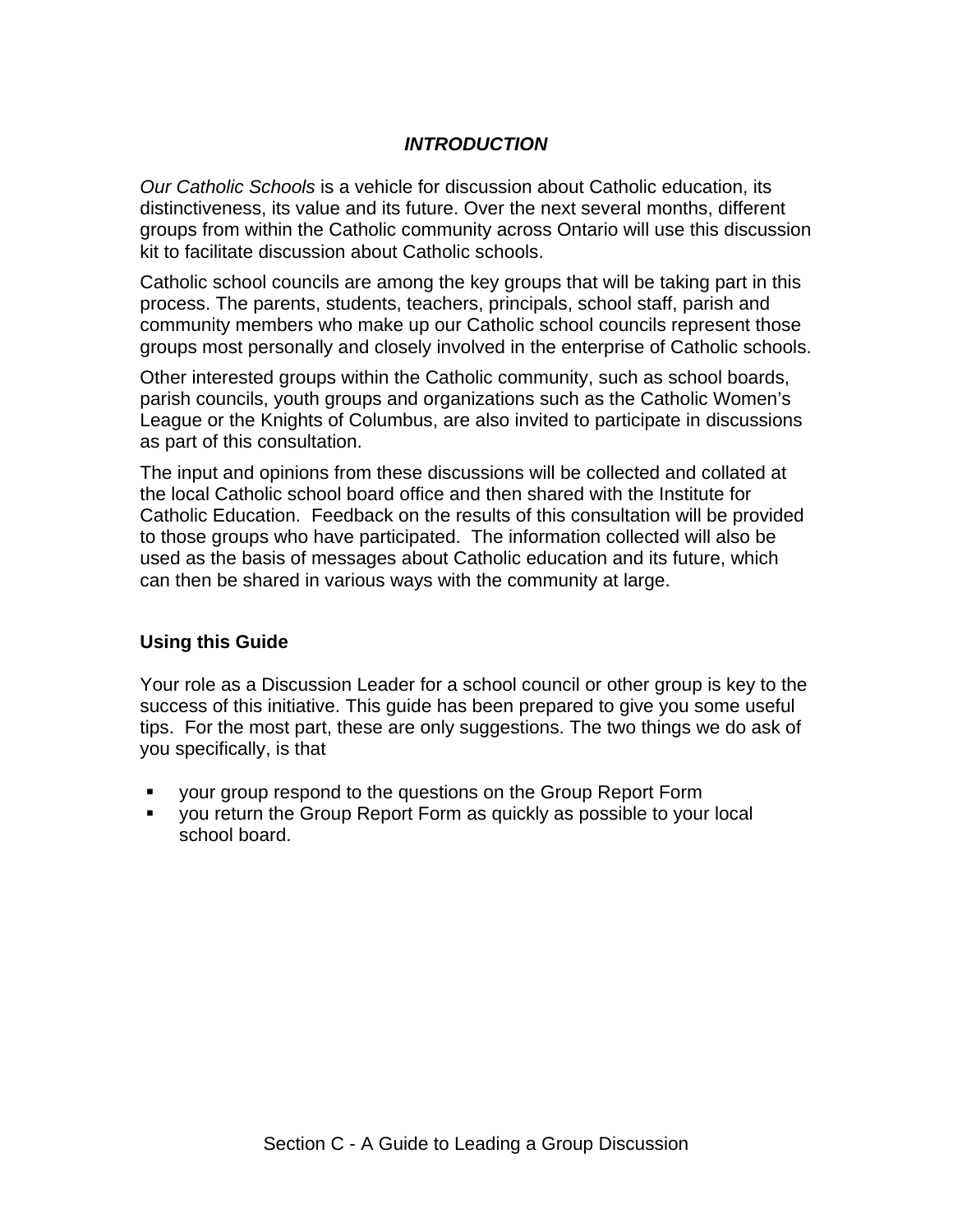# *YOUR ROLE AS A DISCUSSION LEADER*

The discussion kit *Our Catholic Schools 2006-07 – A Discussion On Ontario's Catholic Schools and Their Future* can be used with a variety of groups of interested stakeholders. The scope of the work required on the part of the Discussion Leader will vary depending on the makeup and size of the group. If, for example, the kit is to be used within a meeting or meetings of a single Catholic school council or other group, preparation will be similar to that required for any regular meeting of the group. If, on the other hand, several Catholic school councils are being called together to use the discussion kit together, more extensive preparation (invitations, notices, announcements, room booking, etc.) will be required.

What follows are general suggestions, which can be adapted to meet the needs of your own local group.

#### **Preparation**

Even if someone else is responsible for making all the arrangements for your group, it is advisable to check that everything required is being looked after. This would include a suitable location, clear and adequate notification of when and where to meet, and arrangements for refreshments. If possible, copies of the resource materials should be sent out to participants prior to the date of the discussion.

Be sure that paper and pencils are available for all participants, particularly for the recorder, and for the person selected to fill out the Group Report. If the participants have not met previously, name tags are a good idea. It is always good to arrive in plenty of time to check on physical arrangements (seating, tables, room temperature, etc.), and to greet the participants as they arrive.

## **During the Discussion**

Your primary role is to lead the discussion. Although your own good sense will be your best guide in doing this, the following tips may help:

*Listening*: The key purpose of this consultation is to give participants a chance to say what they really think. Discussion leaders should be careful to respect all participants' views, and not to insert personal views into the discussion. No views should be "filtered out." It is important to know what people really think.

*"Mirroring" the Group*: You may intervene as often as necessary—but very briefly—to mirror the discussion back to the group. For example, when there seem to be areas of disagreement, it can be helpful to summarize apparently opposing positions and try to clarify them. Another example: when you see a consensus emerging, you can sum it up in a few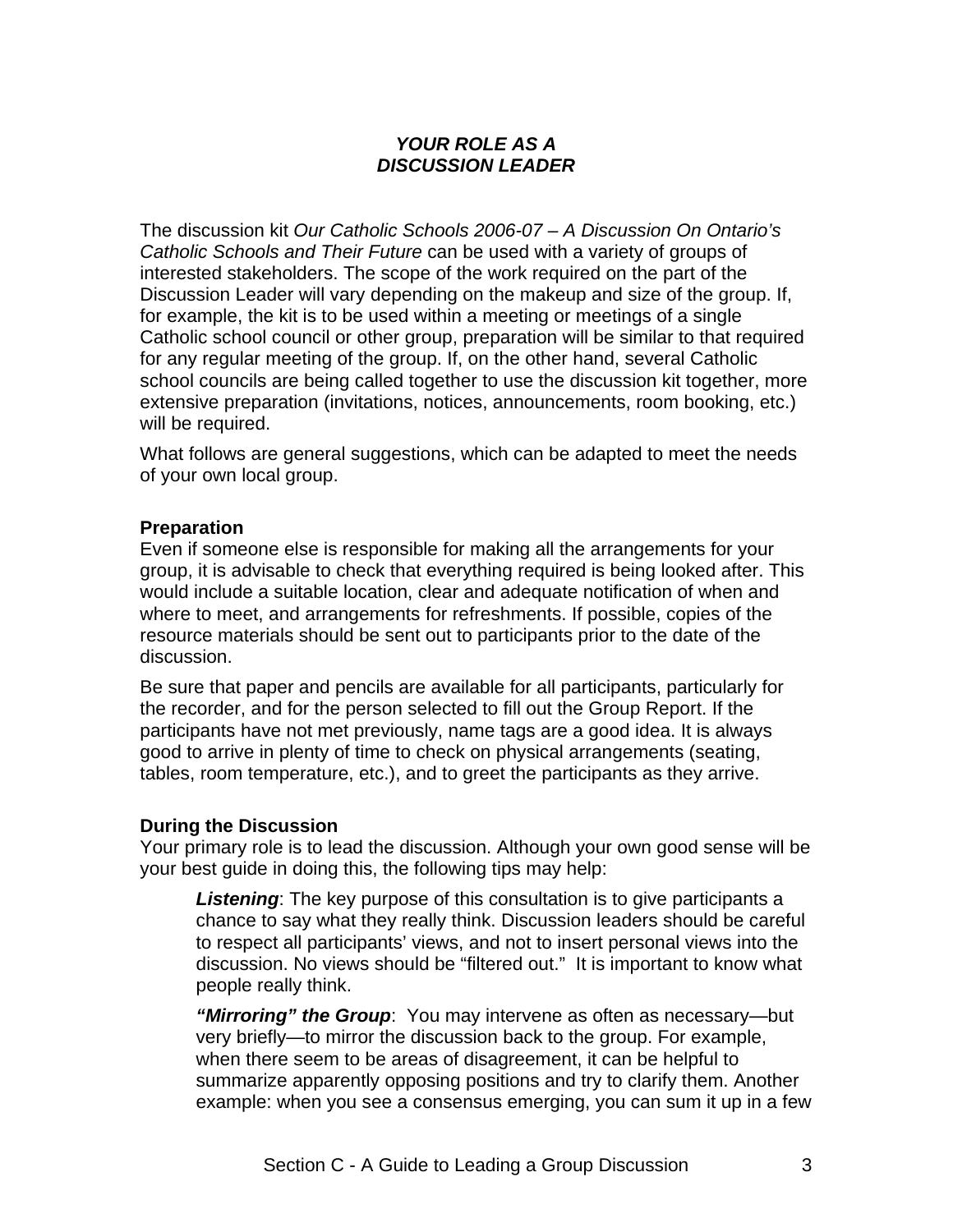words and ask whether the group agrees. This will help keep the discussion moving forward through the Discussion Points.

*Making Sure Everyone is Heard*: In a small group, a few strong, articulate individuals can sometimes dominate the discussion. Try to ensure that everyone has a chance to speak. Gently direct questions to the more hesitant participants. Help them to make their views clear to the group by summing up what you have heard them say: "So you think [summarize what seems to be their main point]. Am I right?"

*Keeping the Group with You*: Seek the group's agreement periodically. For example, when you sum up a consensus, ask "Is that right?" before moving on to the next point.

#### **Setting the Schedule**

It takes about three hours to complete the Discussion Points. Review the Points in advance and plan how long you might spend on each point. Keep an eye on your schedule during the discussion.

#### **Recording**

The Group Report may be filled out by the Discussion Leader, or by a recorder selected by the participants at the beginning of the discussion.

The recorder should understand that it is not always necessary to formulate a consensus. What is important is to record all major views emerging from the discussion.

If someone else is filling out the form, you can suggest that the summing up you do as the discussion progresses is a good source for the Report Form.

# *LEADING THE DISCUSSION*

The following is a step-by-step look at leading a group on the Discussion Points. Each of the preliminary steps is important in situations where the group leader is not well known to the group, or the group itself is made up of individuals who do not know each other. Please take your group through each step that makes sense for their specific situation.

## **Welcoming Participants**

After calling the group to order, thank participants for coming out and participating in this important discussion about our Catholic schools and their future. You needn't explain the Discussion in detail at this point; there will be time to do that shortly.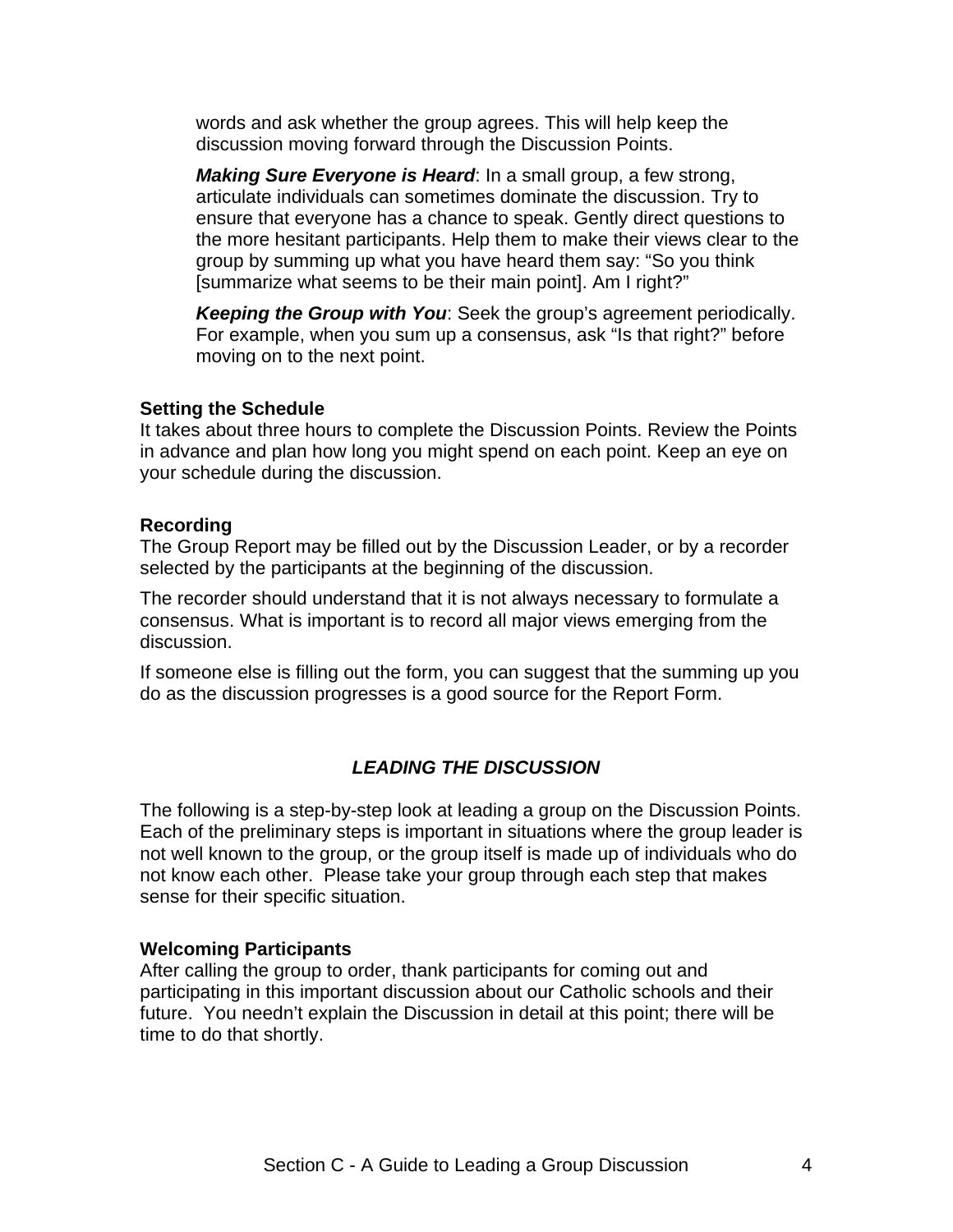## **Introducing Yourself**

If all the participants do not already know you, give your name. You can also say a word about your background, (e.g. " I am a parent, teacher principal, etc. at St. Mary's School"). You can also explain how you came to be a discussion leader.

#### **Introduction of Participants**

Next, have participants introduce themselves, and say a sentence or two about themselves. (This step may not be necessary in a group which has known each other and worked together for some time).

*"Table Map":* If the participants are not all people you know, you may find it useful to jot the names down on a piece of paper, showing where people are sitting in relation to each other. This will make it easier for you to address people by name and involve everyone on the discussion.

#### **Getting Comfortable**

Everyone should be reasonably comfortable. Decide now about opening or closing windows, rearranging chairs, etc.

#### **Purpose of the Session**

Now is the time to say a few words about the Discussion and the consultation process. You may wish to hand out copies of the pamphlet and suggest that participants read it over on the spot.

In explaining the Discussion, you may wish to talk about the following:

 *Our Catholic Schools 2006-07 – A Discussion on Catholic Schools and Their Future* is part of an awareness and engagement strategy first undertaken in 1999 by the Ontario Catholic School Trustees' Association and currently sponsored by the Institute for Catholic Education. It is designed to increase awareness of what makes Catholic schools distinctive, and to deepen and broaden the level of support for our Catholic schools.

As one of Ontario's four equally funded public school systems, Catholic schools must be distinctive and must be understood to be distinctive, if we are to justify the existence of our system. Although many of us participating in the Discussion have been involved with Catholic schools for many years, we may not have really thought or talked to each other about our schools in the terms suggested by the Discussion.

 *The Goals of the Discussion:* Generating this kind of conversation at local sites across Ontario is one of the important goals of the Discussion. Increased awareness and understanding about Catholic schools is a first step in deepening and broadening commitment to and support for Catholic education. Those within the Catholic education community who have been part of the Discussion will be better able to explain to others (members of our own groups, our neighbours, fellow parishioners, the broader community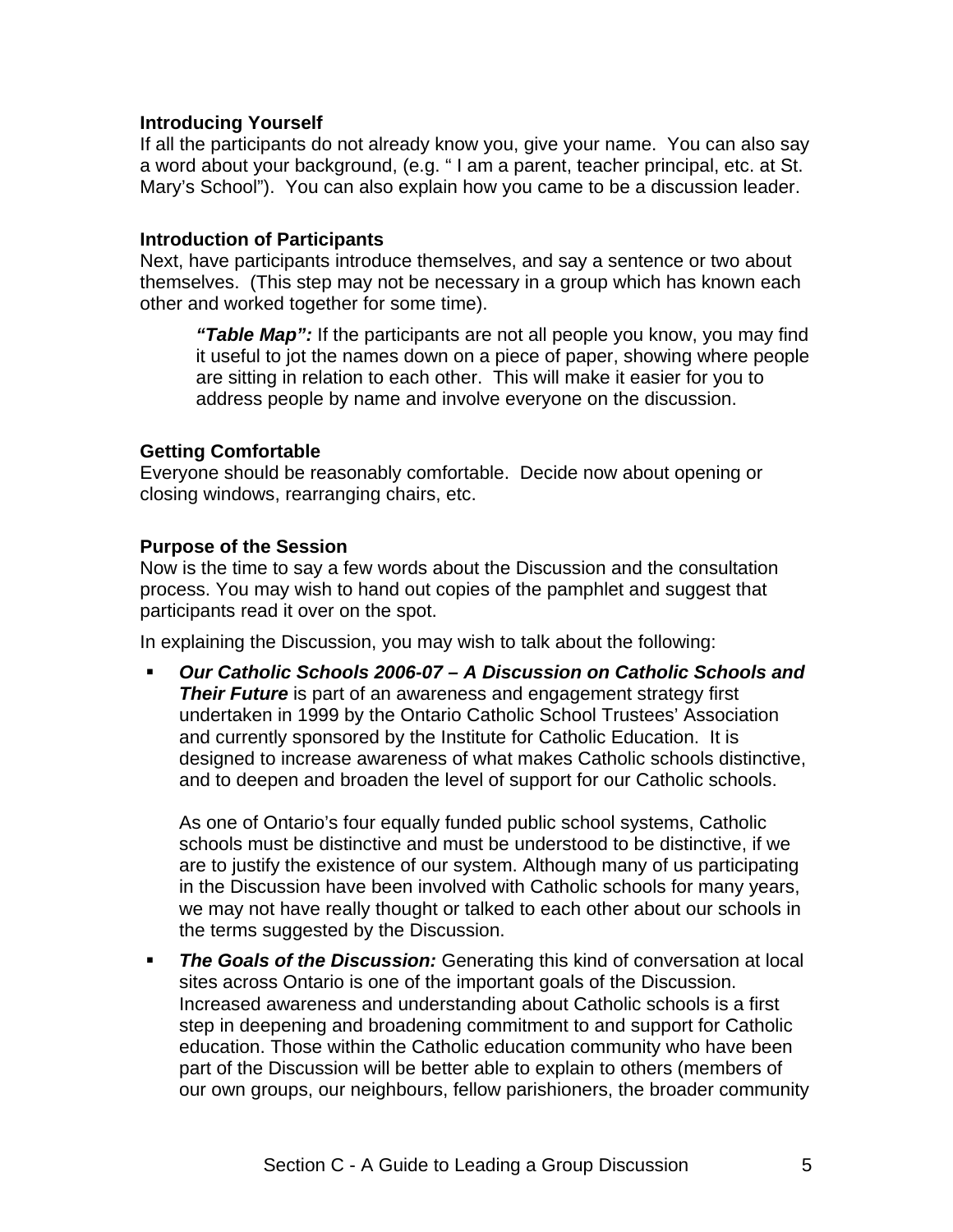in which we live) just what Catholic schools are and why they make a difference to us and to society at large.

**The Discussion Process:** Groups will be invited to participate in discussions similar to this over the next several months. These groups will include Catholic school councils, groups of Councils, other groups within the Catholic education community, groups of parishioners, and other Catholic organizations. Each group will be asked to prepare and return a Group Report Form to share the group's views on Catholic schools. All of the Report Forms will be read and considered by the local school board before being collated and summarized as a regional report for the Institute for Catholic Education (ICE).

The content of these reports will help to generate clear, strong messages about Catholic schools that can then be shared in various ways with the broader community. For example, they may form the basis of core speeches about our Catholic school system that can be used across Ontario by those called upon to speak publicly about our schools. They can also form the basis of written communications (newsletters, media reports) about our schools.

## **Establishing Ground Rules**

It is important for discussion groups to follow the outline and have wellunderstood ground rules. It is good to get the group to agree to follow the Discussion Points, as a way of focusing the discussion and the input it will provide to school boards and ICE. The Discussion Points are not intended to limit discussion. They are open-ended and give everyone a chance to speak freely.

## **Timing**

You should let participants know that other groups have found this discussion to take from two to three hours. Indicate that you will keep an eye on the clock as the discussion proceeds to be sure you are not falling behind. It is a good idea to check before you begin if some members of the group have a specific time at which they must leave, so that you can adjust your timelines accordingly.

## **Choosing a Recorder**

Now is a good time to ask for someone to volunteer to record responses on the Group Report. The group may select a member of the group or the Discussion Leader for this task.

A recorder chosen from the group should be given the Group Report form to read immediately, and to keep handy throughout the session, as an indication of the kind of information that needs to be recorded. If needed, supply the recorder with a paper and pen to take notes.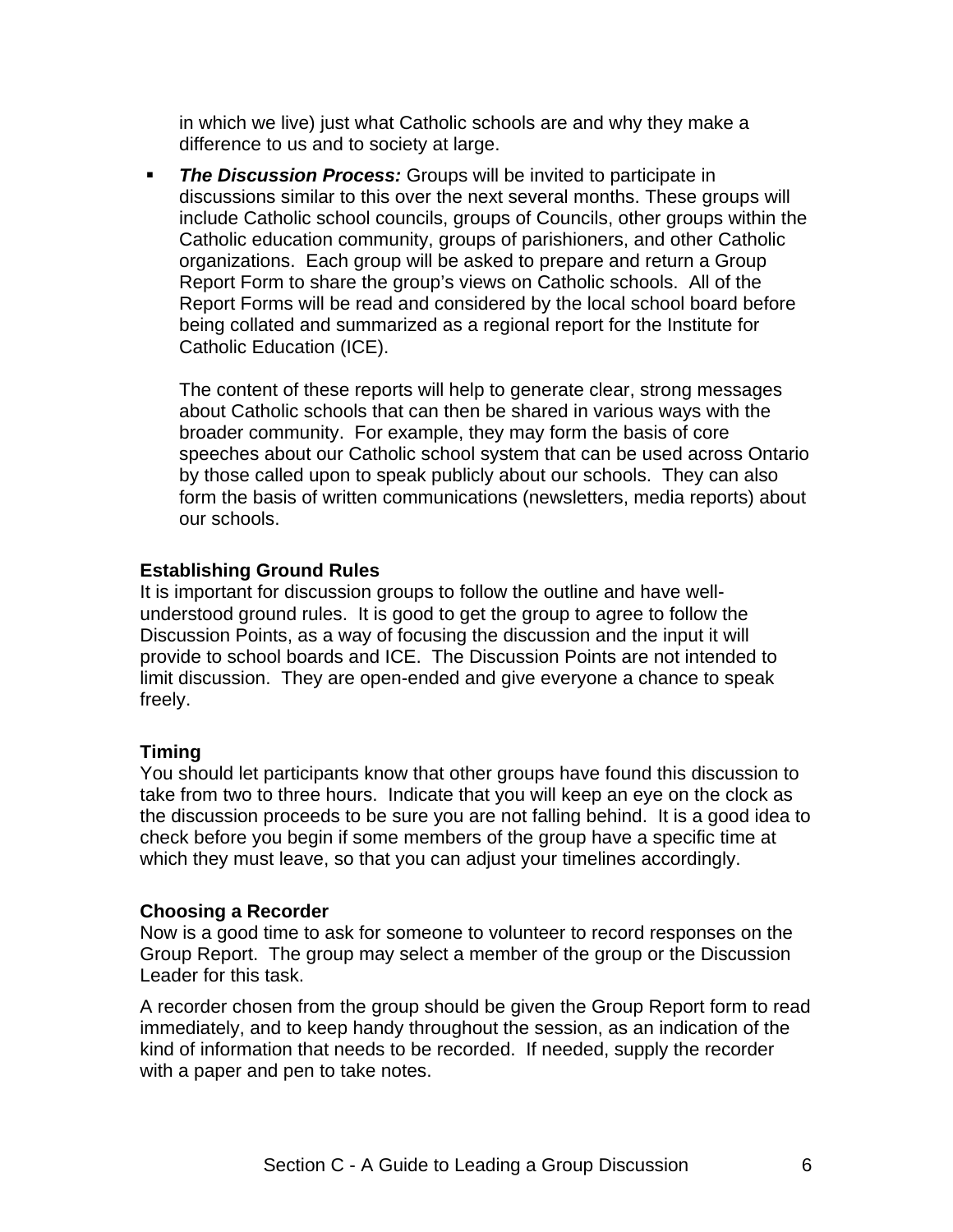The Group Report form must be completed at the end of the discussion. It is the responsibility of the Discussion Leader to return it to the local school board office within 24 hours.

## **Some General Points**

You may want to remind participants before you begin that this exercise is not designed to convince people of any particular point of view. It is not necessary to reach consensus. Impasses can be recorded on either a group or individual form. It is useful to get differences of opinion out in the open.

There are no correct answers. What is wanted is an honest expression of views.

**Option:** The discussion kit includes PowerPoint slides (on CD and in print) that can be used to generate discussion and set the context for the issues to be discussed. An LCD projector and laptop will be needed to operate the PowerPoint presentation OR you may choose to copy and distribute hard copies of the printed slides that are included in the kit.

## **The Discussion Points**

Please use the Discussion Points in your group. They are intended only to open the discussion on the issues. You can help develop and deepen the discussion through active listening – ask follow-up questions, try to identify the common interests among the participants.

*Drawing up Lists*: Some of the Discussion Points require the group to draw up lists. Ask for suggestions from the participants at large, and jot down every suggestion. You will likely need to help the group to boil down the list. This can be done by letting participants talk long enough for two or three major issues to emerge, or by grouping similar ideas. Be sure to seek the agreement of the group on grouping or identifying issues that seem to be shared.

*Convergence/Divergence*: It is not necessary to get consensus on every point. Use your judgment regarding the length of time to devote to any particular debate. Participants can always "agree to disagree". The Report Form can record strongly held minority views.

#### **What Happens Next?**

Remind the participants that their input will be forwarded to their local Catholic district school board (or Authority) and then from there will be forwarded to the Institute for Catholic Education. The input will be compiled during the winter months of 2007 and will be shared with stakeholders in the spring.

Participating groups should be encouraged to approach other members of their own constituency about participating in similar discussion groups about Catholic schools. For example, student representatives on Catholic school councils might approach the Student Council about having a discussion. Teacher representatives might bring the discussion to a staff meeting.